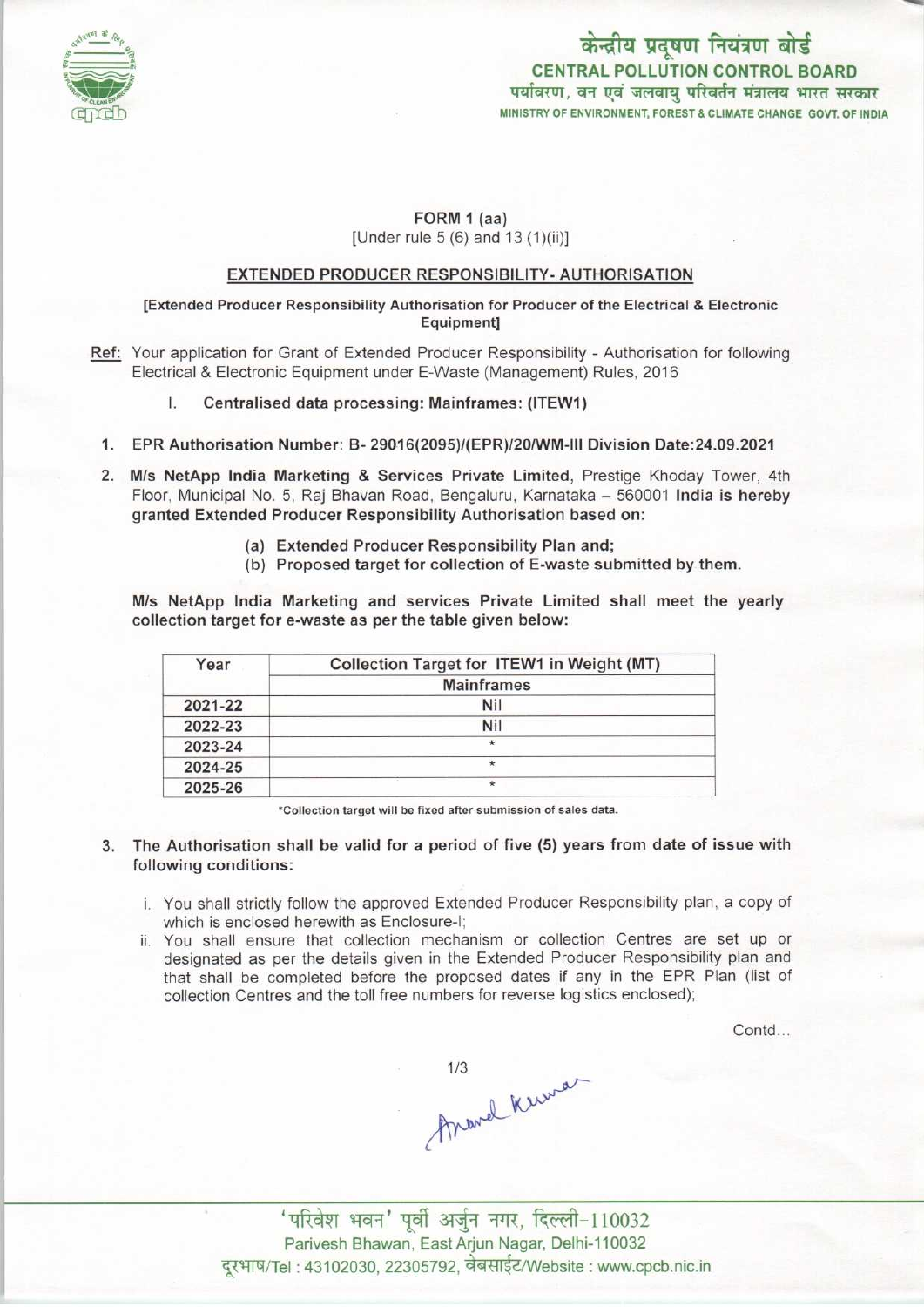

From pre page...

- iii. You shall ensure that all the collected e-waste is channelized to your dismantler/recycler M/s AER Worldwide India Pvt Ltd. SF.No.2C Part & 2E Part, Elanthanjeri Village, Thiruvottiyur Taluk, Tiruvallur District and records shall be maintained at dismantler/ recycler and your end;
- iv. You shall maintain records, in Form-2 of these Rules, of e-waste and make such records available for scrutiny by Central Pollution Control Board;
- v. You shall file annual returns in Form-3 to the Central Pollution Control Board on or before 30th day of June following the financial year to which that returns relates.

# vi. General Terms & Conditions of the Authorisation:

- a. The authorisation shall comply with provisions of the Environment (Protection) Act, 1986 and the E-waste (Management) Rules,2016 made there under;
- b. The authorisation or its renewal shall be produced for inspection at the request of an officer authorised by the Central Pollution Control Board;
- c.Any change in the approved Extended Producer Responsibility plan should be informed to Central Pollution Control Board within 15 days on which decision shall be communicated by Central Pollution Control Board within sixty days;
- d. It is the duty of the authorised person to take prior permission of the Central Pollution Control Board to close down any collection centre/points or any other facility which are part of the EPR plan;
- e.An application for the renewal of authorisation shall be made aslaid down in subrule (vi) of rule of 13(1) the E-Waste (Management) Rules, 2016;
- f.The Board reserves right to cancel/amend/revoke the authorisation at any time as per the policy of the Board or Government.

# vii. Additional Conditions: -

- a) That the applicant will submit annual sales data along with annual returns;
- b) That the applicant has to ensure that the addresses of collection points provided by them in their EPR Plan are correct and traceable and the collection points/centres are functional;
- c) That the applicant will submit revised application for grant of EPR Authorisation in case of applicant adding/changing PRO or changing its EPR Plan;

 $2/3$ 

Contd....

march Kuman